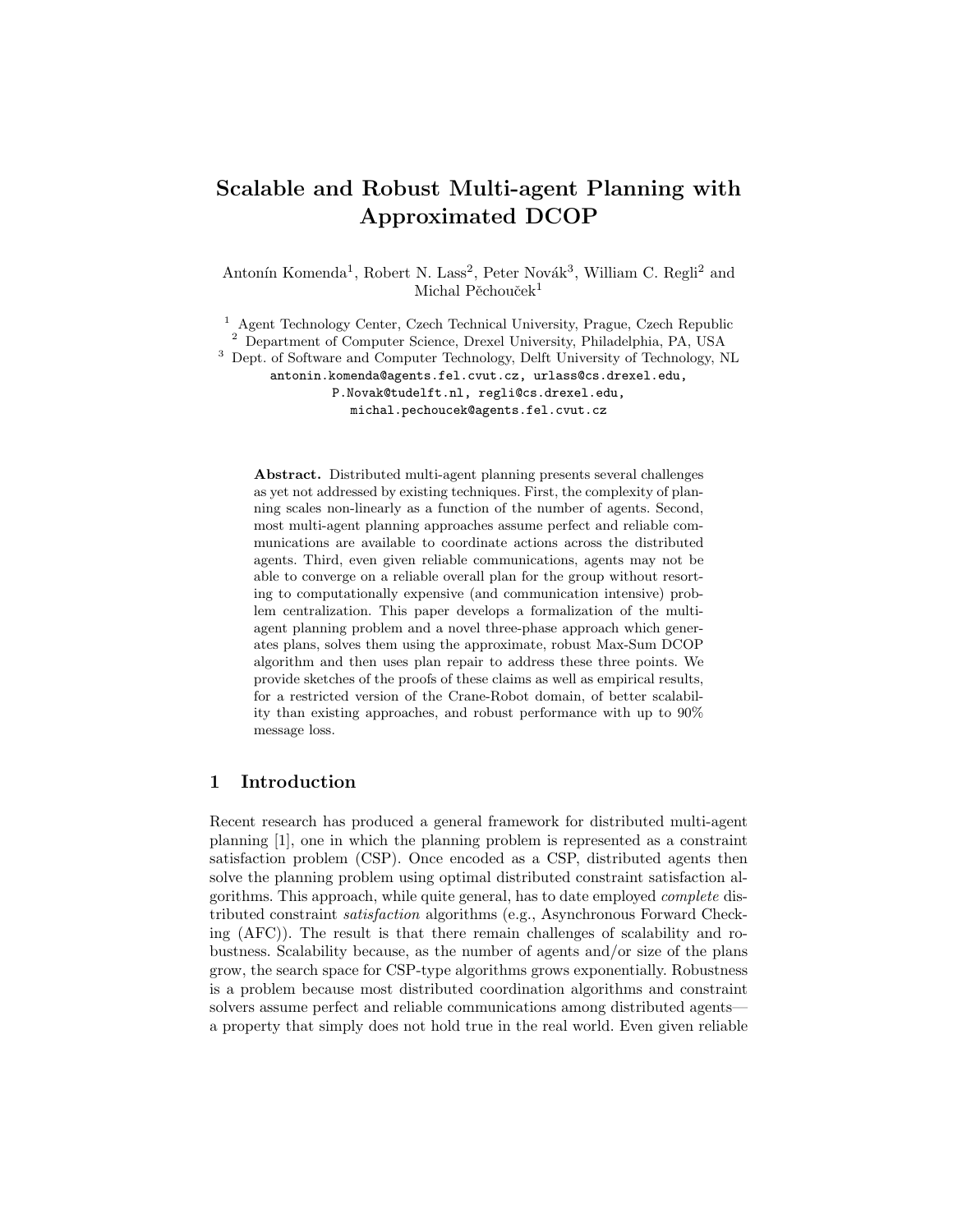communications, nearly all existing techniques require computationally expensive (and communication intensive) problem centralization in order to converge on a complete solution.

This paper develops a formalization of the multi-agent planning problem that builds on classical planning representations [2] and recent work on CSP-based planning [1]. Based on this formalization, we present an efficient method to generate valid action sequences—one that prunes those containing actions that are not part of feasible plans. We then show how to map these sequences, *generative* action graphs, that capture sets of feasible plans, into the domains for solving by an approximate Distributed Constraint Optimization (DCOP) algorithm. By using a DCOP, rather than a CSP, we offer a novel approach that is robust to message loss (the Max-Sum algorithm [3]). Using constraint optimization rather than satisfaction also allows us to compute "best effort" plans that maximize the number of goals agents reach, rather than only looking for plans that meet all of the goals. Hence the price of the robustness and scalability afforded by the DCOP is paid in optimality—the approximation technique may return infeasible plans. Therefore, the last step in our approach is to employ plan repairing techniques to transform any infeasible plans into feasible ones. We conclude by providing a sketch of some theoretical properties of this approach and an empirical analysis using a restricted Crane-Robot domain.

#### 1.1 Example Domain: Box-Movers

To motivate this problems, we introduce an restricted instance of the Crane-Robot domain problem which we call Box-Movers. In Box-Movers, there are k mover agents (representing a robot and crane as one entity), which can each move in a  $w \times h$  grid and b distinguishable boxes each of which has one target position. The boxes cannot be laid upon each other. Each grid point can be accessed by only one mover with the exception of s points, which can be accessed by two neighboring agents (hand-over points). Each mover can carry only one box at a time.

The initial state defines points where the movers start and where the boxes lie, or if a box is initially carried by a mover. The movers has three possible actions (i) move, (ii) load, and (iii) unload. A mover can move in its accessible grid by one cell horizontally, vertically, and diagonally (including the hand-over points) whether or not it is carrying a box. A mover can load a box, if it is at the same point as the box. A mover can unload a box if it is carrying it, and there is not another box in the unload position.

Each box has a target point. A solution of the problem is a plan of actions for each mover which relocates the boxes from their initial points to their target points.

An example instance of the domain is depicted in Figure 1, where  $k = 2, w =$  $10, h = 5, b = 2, \text{ and } s = 1.$ 

The size of the domain can be expressed as the number of possible states:

$$
|S| \cong (wh)^k s(b-1)(2+s)^{b-2},
$$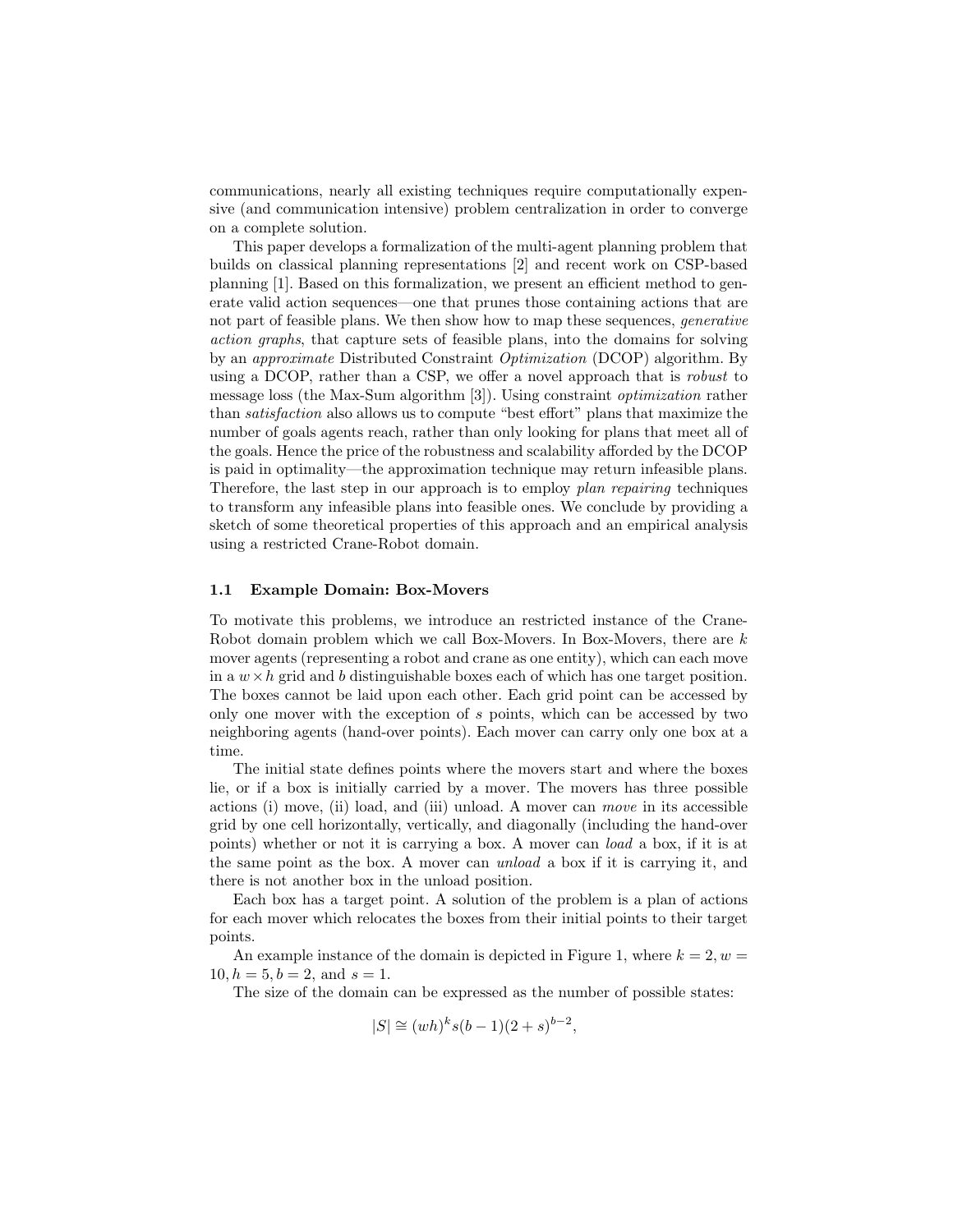

Fig. 1. The example domain, where circles represent movers and squares represent the boxes. (a) The initial configuration. (b) Box1 is being handed from Mover1 to Mover2. (c) The goal position.

For the example instance of the domain the size is  $\sim 20000$ .

The rest of this paper is organized as follows. First, we provide some background on the previous Planning as CSP framework. Next, we formally describe our solution. Then, we theoretically and empirically analyze our approach. We conclude with a summary and future work.

# 2 Proposed Solution

The solution is based on the Multi-agent Planner presented in [1]. The planner consists of two phases of planning. In the first phase, a multi-agent plan is formed (with help of the DCOP solver). This plan contains only public actions. A public action is an action which can affect other agents' actions. In the second phase, the plans are locally completed using the private actions, which ensure transition from one public action to the next one for each agent.

Using distributed constraint reasoning (DCR) to solve the planning problem shifts the complexity from the planner to the DCR solving algorithm, and these algorithms cannot scale to large problem sizes. The scalability of these algorithms is especially relevant in planning, where the domains grow exponentially with  $\delta$ . the length of allowable action sequences.

We propose using an approximation algorithm for solving the constraint reasoning representation of the planning problem, and then using plan repair to remove infeasible parts of the plan. In our empirical results, we use the Max-Sum algorithm [?], which has the property that solution quality gracefully degrades with message are loss. Max-Sum also produces complete solutions for acyclic constraint graphs.

The outline of the approach can be summarized as:

- formulation and definition of the planning problem
- generation of candidate public action sequences (separately by each agent)
- selection of appropriate sequences (distributedly by the agents)
- reparation of invalid sequences (distributedly by the agents)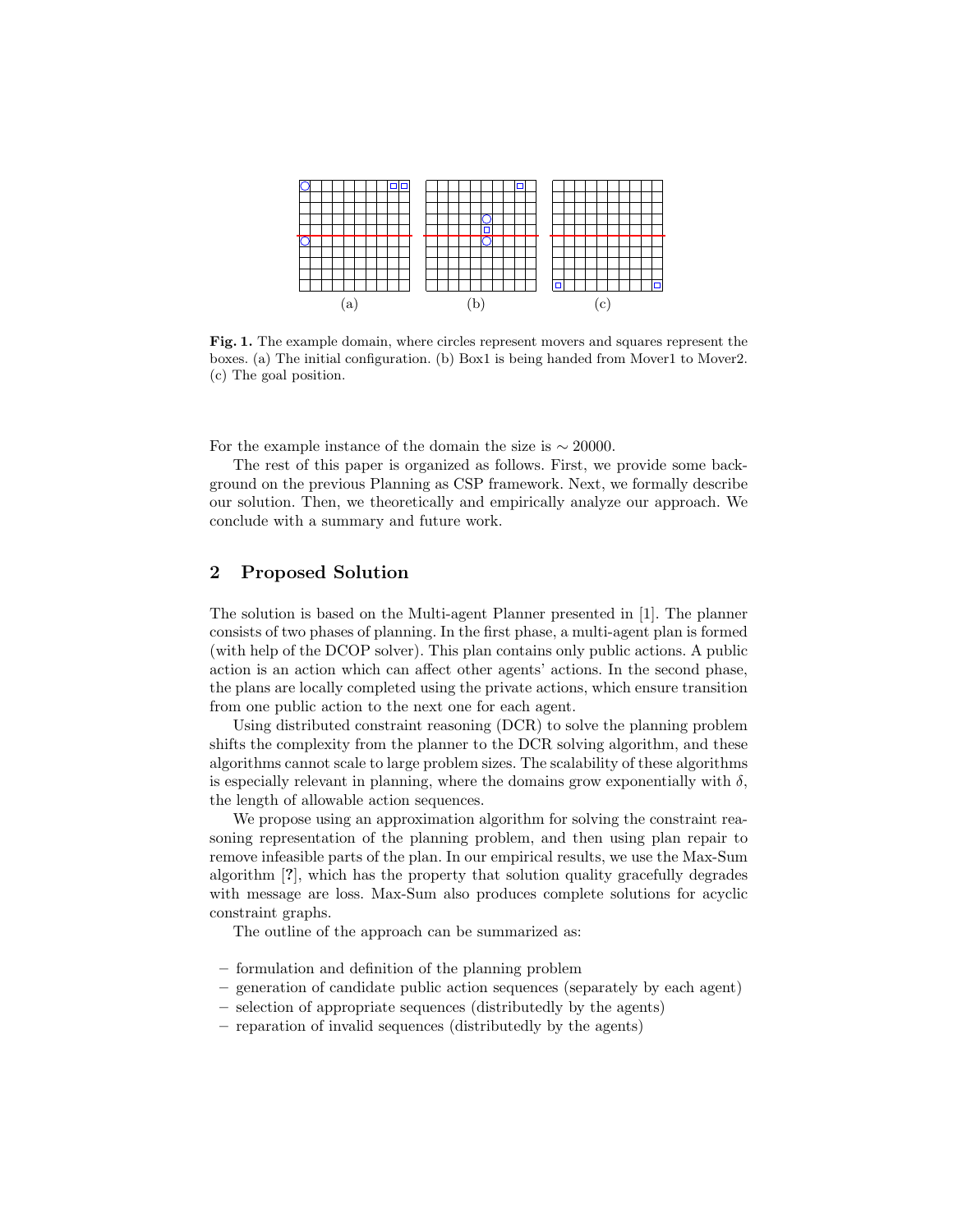– private planning of local plans based on the public sequences (separately by each agent)

The following sections describe and analyze these phases.

# 2.1 Planning Problem Formalization

A planning problem is defined as a tuple  $\Pi = \langle \varphi, S, s_{\text{init}}, S_{\text{goal}} \rangle$  where  $\varphi$  is a set of n agents (defined using their actions a, consisting of preconditions pre, add effects, and delete effects del):

$$
\varphi = (A_1, \dots, A_n),
$$
  
\n
$$
A_i = \{a|pre(a) \subseteq \mathcal{L}, add(a) \subseteq \mathcal{L}, del(a) \subseteq \mathcal{L}\} \cup \{\epsilon\},
$$
  
\n
$$
\epsilon : pre(\epsilon) = \emptyset, add(\epsilon) = \emptyset, del(\epsilon) = \emptyset,
$$

where  $\epsilon$  is an *empty action* and the language  $\mathcal L$  is defined as a set of propositions. Each proposition in  $\mathcal L$  represents a fact which can hold in a state. The set of all possible states S is defined using the language as  $S = 2<sup>\mathcal{L}</sup>$ . The initial state and the goal state(s) are defined as  $s_{\text{init}} \in S$  and  $S_{\text{goal}} \subseteq \mathcal{L}$ .

The definition of the actions respect classical STRIPS language as proposed in [2]. We base the agent definition and the relation between an agent and its actions on the MA-STRIPS language as defined in [1].

Private actions are those that an agent can take that will not affect other agents' variables. Public actions are those that will affect other agents' variables. Sets of public and private actions, respectively, are defined for agent  $A_i$  as:

$$
A_i^{\text{pub}} = \{a|vars(a) \cap \bigcup_{\forall a': a' \in A, A \in \varphi \backslash A_i} vars(a') \neq \emptyset\},\newline A_i^{\text{priv}} = A_i \setminus A_i^{\text{pub}},
$$

where  $vars(a) = pre(a) \cup del(a) \cup add(a)$ .

A parameterized action denoted as  $a(p_1, \ldots, p_k)$  can be represented using the proposed definition of an action such that the set of actions is extended by the Cartesian product of all possible combinations of values from the domains of the action parameters (i.e.: grounded actions).

The input to the planner is a problem,  $\Pi$ , and the output of the planner is a multi-agent plan  $MA$ -plan. A MA-plan  $P$  is defined as a set of personal plans  $P_i$ :

$$
\mathcal{P} = (P_1, \dots, P_n), \text{where}
$$
  

$$
P_i = a_1, \dots, a_m, \text{ s.t. } a \in P_i \Rightarrow a \in A_i.
$$

All the personal plans have the same length  $m$  according to the longest one (the others are padded with  $\epsilon$ ). A personal plan consists of actions a for agent A.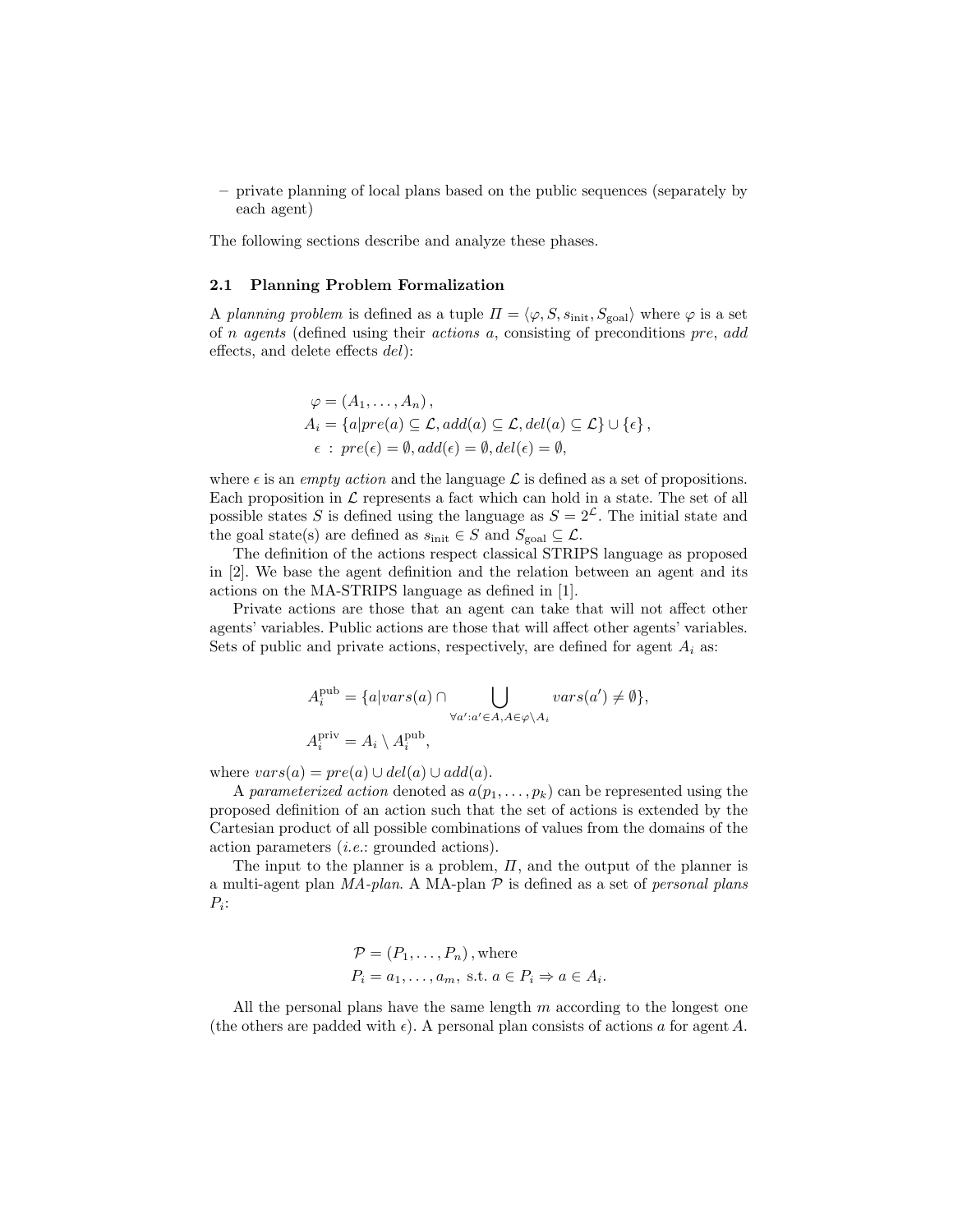The plan is considered *sound* if the global states, s, as the system evolves are induced by the MA-plan actions of all agents  $\{P_1(k), \ldots, P_n(k)\}\$ for each step  $k \leq m$ :

$$
\exists s_0, \dots, s_m : s_k \in S :
$$
  

$$
s_{k+1} = s_k \oplus \{P_1(k), \dots, P_n(k)\},
$$

where  $\oplus$  is defined as removing the delete propositions of all actions in one step and adding the addition propositions into the next state, provided the preconditions are satisfied:

$$
s' = s \oplus \{a_1, \dots, a_k\} \equiv
$$
  

$$
(\forall j : 1 \leq j \leq k : pre(a_j) \subseteq s) \implies
$$
  

$$
s' = s \setminus \bigcup_{j=1}^k del(a_j) \cup \bigcup_{j=1}^k add(a_j).
$$

In each step  $k$  the actions of all agents must be *consistent, i.e.*: add and del sets have to be exclusive:

$$
\forall k : 1 \le k \le m : \bigcup_{n=1}^{n} add(P_j(k)) \cap \bigcup_{j=1}^{n} del(P_j(k)) = \emptyset
$$

The initial and goal states have to be taken into account:

$$
s_0 = s_{\text{init}}, S_{\text{goal}} \subseteq s_m.
$$

A sequence of public actions can be derived from a personal plan  $P_i$  by replacing of all private actions from  $A_i^{\text{priv}}$  by the empty action  $\epsilon$ .

## 2.2 Public Action Sequence Generator

The plan for each agent is built upon a sequence of public actions. These sequences are generated and passed to the DCOP solver for selection of appropriate sequence tuples, which are then used for personal planning.

The complexity of the generation process is crucial, since the number of possible sequences grows exponentially with the number of variables parameterizing the actions. As the variables, we consider (i) what action  $a$  (ii) is used at what time t (a tuple  $(a, t)$  described in [1]), and (iii) with what parameters. All the values of the variables form a *variable value set V*. The number of possible combinations of values can be expressed as  $\prod_{v \in V} |v_D|$ , where  $v_D$  denotes the domain of variable v. Using information about a particular planning domain, we can prune the number of combinations. By pruning in this context, we mean generating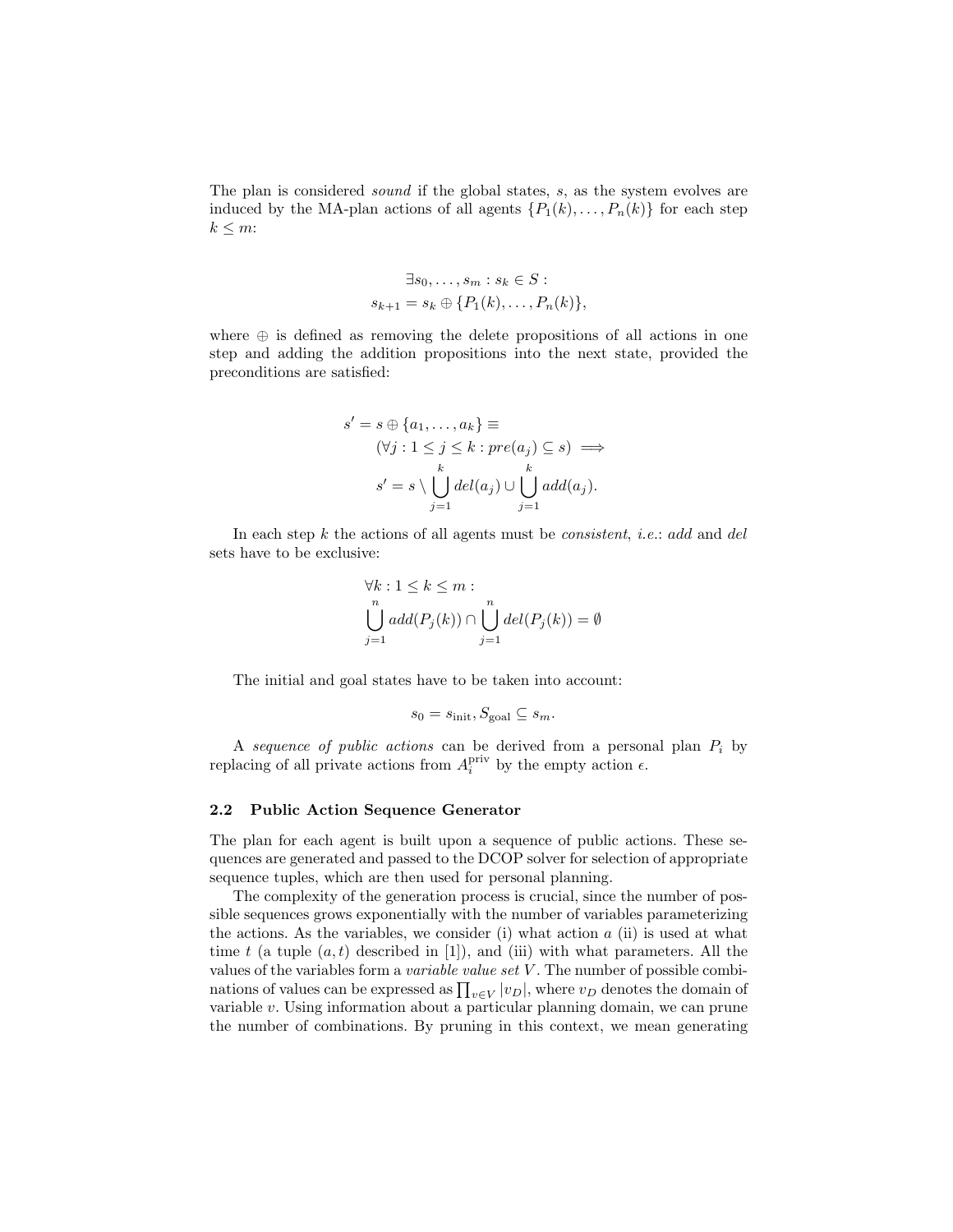only sound sequences of public actions  $(i.e.:$  such which can be completed by the private actions resulting in sound multiagent plans).

Our approach uses a generative graph representation of the (public) planning domain such that all possible flows in the graph represent all possible public action sequences considering the planning domain constraints  $(i.e.:$  the pruned set of all possible sequences). In other words such a graph prescribes all possible public plans in a compact form. Obviously, this approach does not change the worst case complexity of generating all possible public plans, however it helps with a successive requests for valid public plans.

The representation uses a directed acyclic graph  $G$ , where:

$$
G = (V', E, \eta),
$$
  

$$
V' = V \cup \{b, e\},
$$

where the vertices  $V'$  represent the values of the action and parameter variables. The edges E represents possible sequencing of the actions and their parameters represented by their values. The function  $\eta$  defines the direction of the edges (if  $\eta(e) = (u, v)$ , then u is the tail and v is the head of the edge e). Between the beginning vertex b and ending vertex e, there are  $\delta$  layers  $L_1, ..., L_\delta$  of vertices representing timing of the actions within them (possibly with their parameter values):

$$
L_i \subseteq V,
$$
  
\n
$$
L_1 \cup \cdots \cup L_{\delta} = V,
$$
  
\n
$$
\forall i, j : i \neq j : L_i \cap L_j = \emptyset.
$$

The number of the layers reflects the required length of the resulting action sequence.

The edges can be separated into two groups: (i) *extra-layer edges*  $E^e$  and (ii) intra-layer edges  $E^i$ :

$$
E^{e} \subseteq E, E^{i} \subset E,
$$
  

$$
E^{e} \cup E^{i} = E, E^{e} \cap E^{i} = \emptyset.
$$

The extra-layer edges are oriented only from a layer of a lower index towards a layer of higher index, only between neighboring layers and represent an application of two consecutive actions:

$$
\forall e : e \in E^e, \eta(e) = (u, v), u \in L_i, v \in L_{i+1},
$$
  

$$
pre(v) \subseteq s_{\text{init}} \oplus \cdots \oplus \bigcup_{\forall f : f \in E^e, \eta(f) = (w, u)} \{w\} \oplus \{u\}.
$$

Additionally, each vertex (excluding b and  $e$ ) has to have at least one incoming and one outgoing edge. The intra-layer edges represent possible combinations of the parameter values if required by the related action.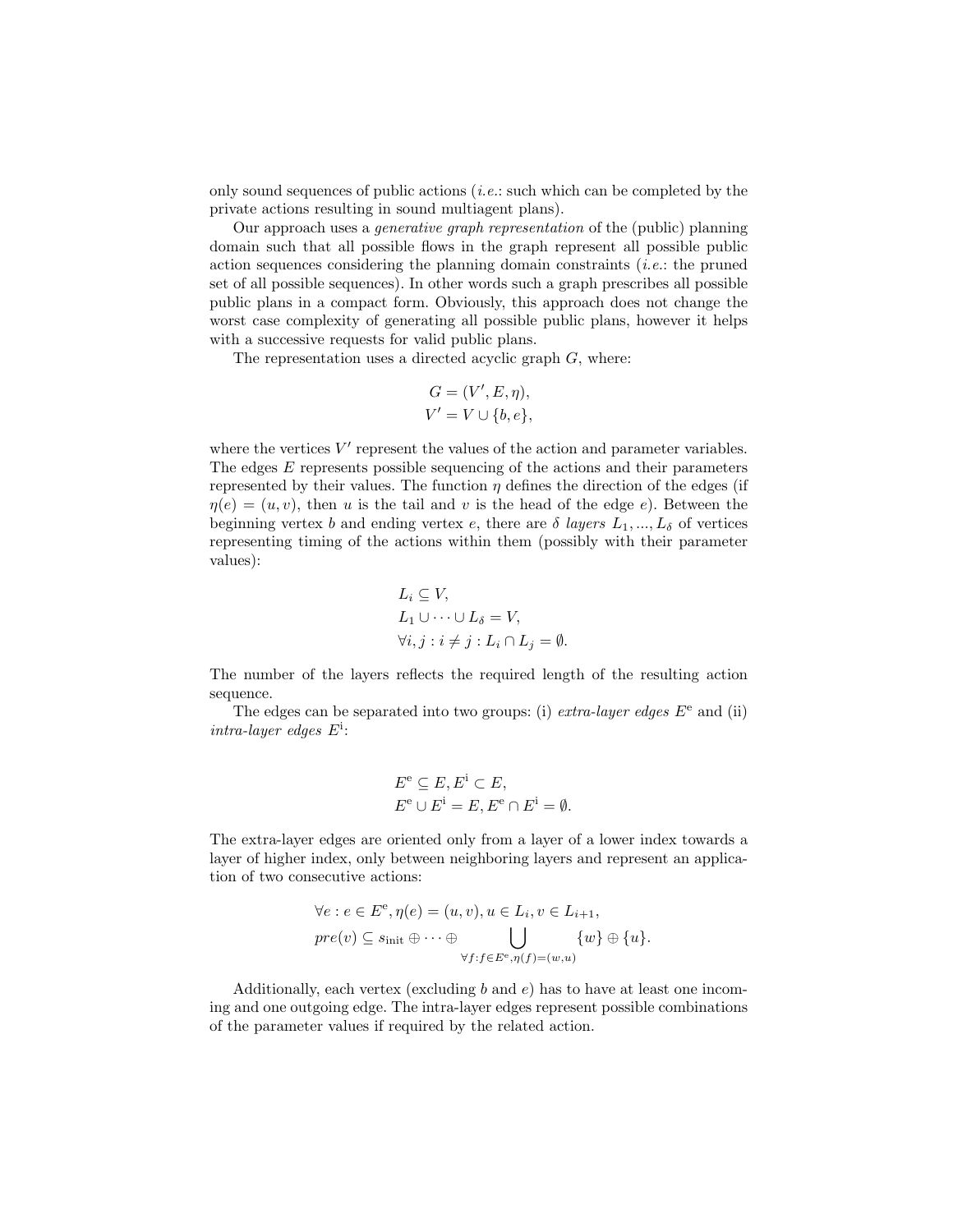An action sequence is encoded in a generative graph as a subset of vertices, which lie in one flow through the graph beginning at the node  $b$  and ending at the node e. Since the variables V represent both the action types and the parameters of the actions, a sequence  $(v_a, v_{p_1}, \ldots, v_{p_{k_a}})$  represents an action  $a(p_1, \ldots, p_{k_a})$ , where  $k_a$  is number of the parameters of action a. A sequence of actions  $(a^1(p_1^1, \ldots, p_{k_1}^1), \ldots, a^{\delta}(p_1^{\delta}, \ldots, p_{k_{\delta}}^{\delta}))$  of length  $\delta$  is then a simple concatenation of the particular actions and their parameters.

To successively extract such flows from a generative graph, we firstly mark in the graph one of the outgoing edges from each vertex. We denote such edge as a current edge of the vertex. Note that there can be only one current edge going from each vertex. Following a path prescribed only by the current edges generates one particular flow through the graph.

To generate next flow, we have to change at least one current edge. By changing a current edge, another edge going out from the vertex gets marked. Provided that all possible combinations of the current edges are used consecutively, we consecutively generate all possible flows, therefore all possible public plans.

An algorithm which changes the current edges to a next marking combination and ensures generation of all possible combinations can be represented as a recursive function  $next(G, v)$ :

**Require:**  $G = (V', E, \eta)$  is the generative graph,

 $v \in V'$  is a vertex in that graph

**Ensure:** True if the current edge of the vertex  $v$  was changed

**Ensure:** False if the current edge of the vertex  $v$  was changed to its initial setting

1: if  $\exists u \ s.t. \ e = (v, u) \in E$  then 2:  $u := curr(v)$ 3: if  $next(G, u)$  then 4: return True 5: else 6: if  $curr(v) = lastEdge(v)$  then 7:  $curr^*(v, firstEdge(v))$ 8: return False 9: else 10:  $curr^*(v, nextEdge(v, u))$ 11: return True 12: end if 13: end if 14: else 15: return False 16: end if

The function  $curr(v)$  returns the current edge of a vertex v and the function  $curr^*(v, e)$  changes the current edge of a vertex v to an edge e. The functions  $lastEdge(v), firstEdge(v),$  and  $nextEdge(v, u)$  return respective outgoing edges from vertex v which are totally ordered.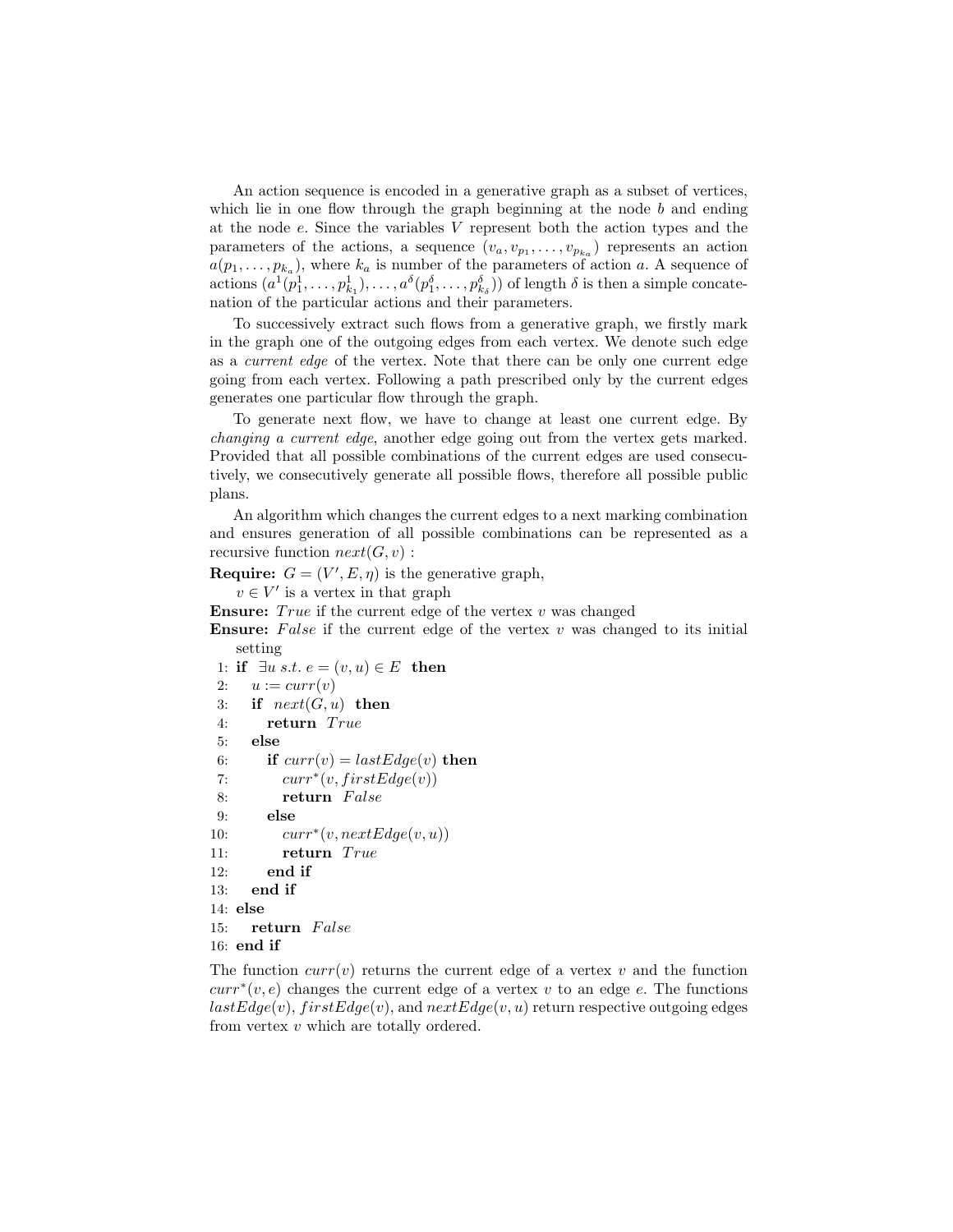To generate all the marking combinations, we can repetitively call  $next(G, b)$ , where b is the beginning vertex until it returns  $False$  meaning that all the combinations were walked through. After each call, we extract the flow based on the marked current edges, effectively generating a next sequence of action/parameter variables.

Finally, we need a function which will transform a sequence of variables into an action sequence:

$$
t: \mathcal{Q}(V) \to \mathcal{Q}(A),
$$

where  $\mathcal{Q}(\beta)$  denotes all possible sequences composed of elements of  $\beta$ . Since each action type coded by  $v_a$  has a known number  $k_a$  of parameters  $v_{p_1}, \ldots, v_{p_{k_a}}$ , the function  $t$  can transform a sequence of variables into a sequence of actions unambiguously. The output of the function  $t$  is later used by the DCOP part of the planner.

# 2.3 Mapping Target Domain to the Seq. Generator

An example of the public action sequence generative graph for the target domain is depicted in Figure 2. In the example domain,  $A_i^{\text{pub}} = \{load, unload\}$ , as only these actions can affect other agents by changing the position of the boxes. The private actions are  $A_i^{\text{priv}} = \{move\}$ , therefore they are not present in the graph. Following all the possible flows through the example graph, we can generate all the sequences of public actions of length 6, e.g.  $(load, unload, \epsilon, \epsilon, \epsilon, \epsilon)$ ,  $(load, unload, \epsilon, \epsilon, load, unload),$  and so on. However we cannot generate infeasible sequence, e.g.  $(load, load, \epsilon, \epsilon, \epsilon)$ , since there is no corresponding flow through the graph.

If the nodes of the graph are replaced by sub-graphs representing action parameters, the graph produces all possible sequences including the parameterized actions. For an instance, load nodes denoted in the figure as L can be replaced by a sub-graph with nodes  $L_{\text{box1}}$  and  $L_{\text{box2}}$ , so that the flows generate sequences such as  $(load(box1), unload, load(box2), unload, \epsilon, \epsilon).$ 



Fig. 2. Example of the generative graph for the example instance and for  $\delta = 6$ . Each vertex represents a sub-graph with parameters of the actions load (L) and unload (U).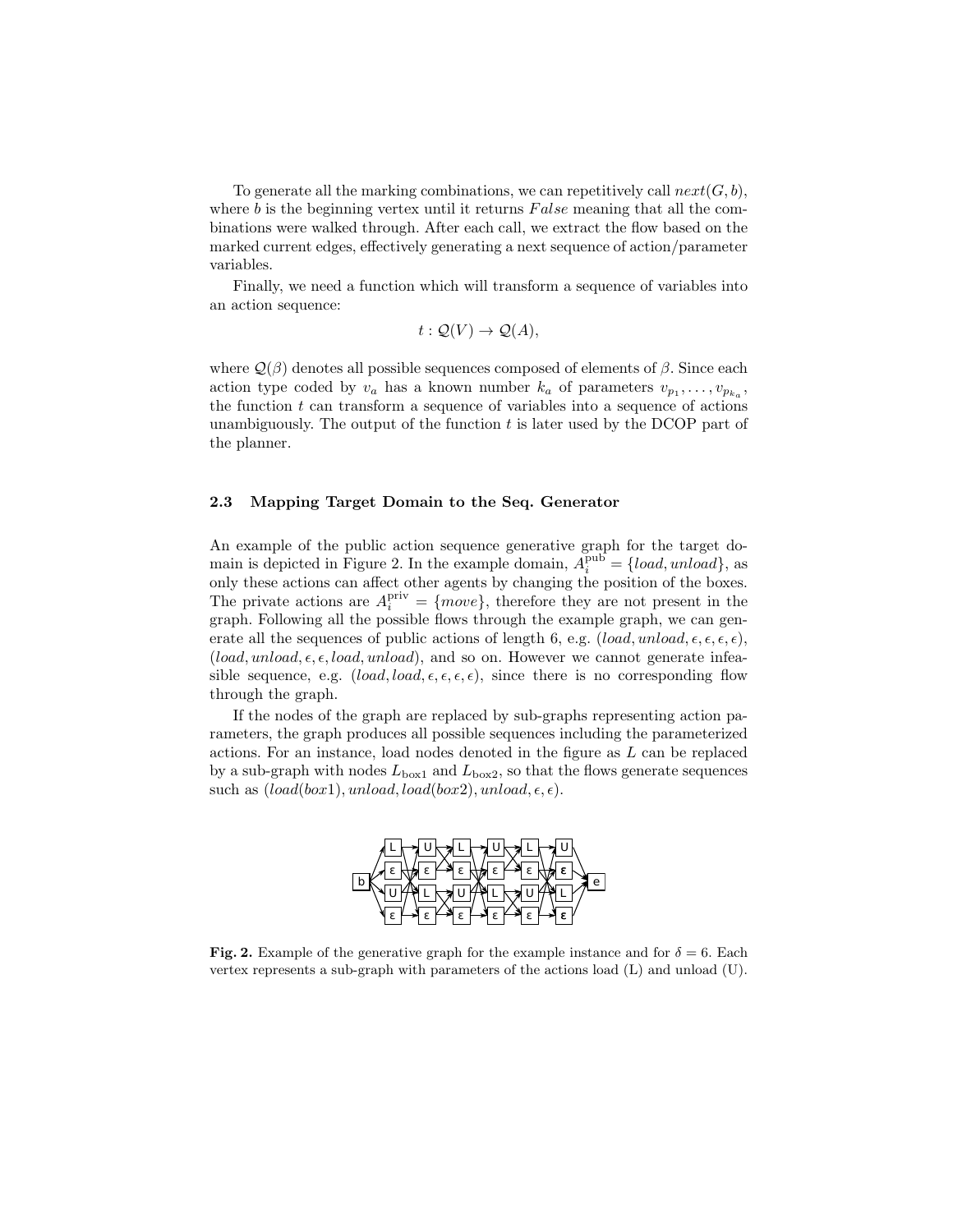## 2.4 Action Sequences to Plans via DCOP

The solver takes the set of action sequences generated in the previous section as input, and outputs a set of actions for each agent. As the solver is actually trying to minimize the number of unsatisfied constraints rather than finding only a satisfying assignment, we represent the problem as a Distributed Constraint Optimization problem (DCOP). We will formally define a DCOP here, describe the specific algorithm used, and then describe our mapping of the example domain (Section 1.1) to a DCOP.

A DCOP is represented as tuple  $\langle A, V, \mathcal{D}, f, \alpha, \sigma \rangle$ , where:

- $\varphi$  is a set of agents (as in the planning definition),  $\{A_1, A_2, \ldots, A_{|\varphi|}\};$
- $V$  is a set of variables,  $\{\nu_1, \nu_2, \ldots, \nu_{|\mathcal{V}|}\};$
- D is a set of domains,  $\{D_1, D_2, \ldots, D_{|\mathcal{V}|}\}\$ , where each  $D_i \in \mathcal{D}$  is a finite set containing the values to which its associated variable may be assigned,  ${d_{i,1}, d_{i,2}, \ldots, d_{i,|D_i|}};$
- $f$  is a function

$$
f: \bigcup_{S \in \wp(\mathcal{V})} \prod_{\nu_i \in S} (\{\nu_i\} \times D_i) \to \mathbb{N} \cup \{\infty\}
$$

mapping every possible variable assignment to a cost. This function defines constraints between variables;

- $\alpha$  is a function  $\alpha : V \to A$  mapping variables to their associated agent.  $\alpha(\nu_i) \mapsto A_j$  implies that it is agent  $A_j$ 's responsibility to assign the value of variable  $\nu_i$ . Note that it is not necessarily true that  $\alpha$  is either an injection or surjection;
- $\lambda$  is a function,  $\lambda : \mathcal{V} \to {\{\nu_i\}}$ , mapping a variable to its neighboring variables in the constraint graph (variables it shares a constraint with).

The goal of a DCOP algorithm is generally to find the value assignment for all variables that minimizes  $f^4$ .

The algorithm used in this work is the Max-Sum algorithm [4]. This algorithm is only complete on acyclic graphs. It provides bounded approximation on all graphs, although actual bounds are specific to a problem instance. Empirically, the algorithm performs well on many cyclic graphs. Another advantage of using Max-Sum is that it is robust to message loss, one of the few algorithms in this category.

A brief description of the algorithm follows, please see the original paper for more details. The problem is represented as a factor graph, where each agent creates one variable node for the variable it controls, and one function node that is linked to all of the constraint graph neighbors of the variable. There are two kinds of messages: Q-messages which variable nodes send to function nodes, and R-messages which function nodes send to variable nodes.

A Q-message sent from the variable node of agent  $i$  to the function node of agent  $j$  will aggregate R-messages that agent  $i$  has received so far for domain

 $4$  Or maximizes f, if it represents utility rather than cost.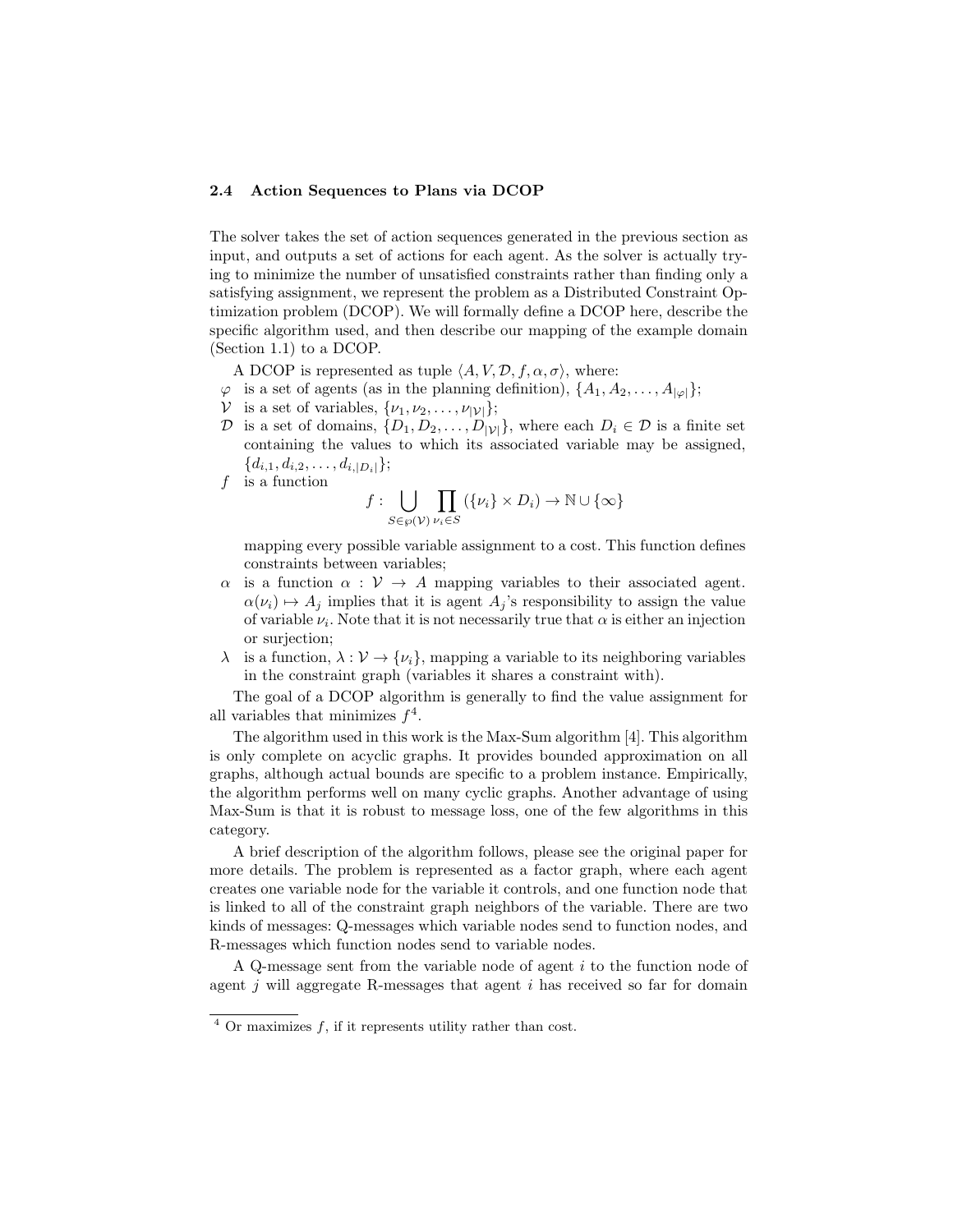

Fig. 3. Factor graph for our example domain, with boxes representing function nodes, and circles representing variable nodes. R-messages travel along the dotted lines and q-messages travel along the solid lines.

value  $d_{i,k}$ . Formally, it is defined as:

$$
Q_{i\to j}(d_{i,k}) = \alpha_{ij} + \sum_{j' \in \lambda(i) \setminus j} R_{j' \to i}(d_{i,k})
$$

where  $\alpha_{ij}$  is a normalizing scalar, chosen such that:

$$
\sum_{d_i} Q_{i \to j}(d_{i,k}) = 0
$$

An R-message sent from the function node of agent j to the variable node of agent  $i$  informs agent  $i$  of the utility of the best configuration that the group of agents aggregated by the function node of agent  $j$  can achieve if variable  $i$  chooses the domain value  $d_{i,k}$ . This includes both the utility for the chosen configuration (given by  $U_j$  below) and the Q-message values for that configuration. Formally:

$$
R_{j \to i}(d_{i,k}) = \max_{\mathbf{d}_{j,\mathbf{k}} \setminus i} \left( U_j(\mathbf{d}_{j,\mathbf{k}}) + \sum_{n' \in N(m) \setminus n} Q_{n' \to m}(x_{n'}) \right)
$$

Each agent,  $a_n$ , locally calculates the utility for each value in its domain as:

$$
Z_i(d_{i,k}) = \sum_{j \in \lambda(i)} R_{j \to i}(d_{i,k})
$$

and selects the value with the highest utility.

One important optimization when calculating R-messages is that once a solution that achieves the maximum utility possible for the local problem over the function node is found, it stops searching. This allows us to reduce the search space by taking advantage of variable ordering in many cases. We plan to exploit of this in future work.

# 2.5 Mapping Target Domain to a DCOP

In general, any planning problem can mapped to a DCOP as described in [?]. In our example, the sequences generated by the public action sequence generator are converted to a DisCSP as follows: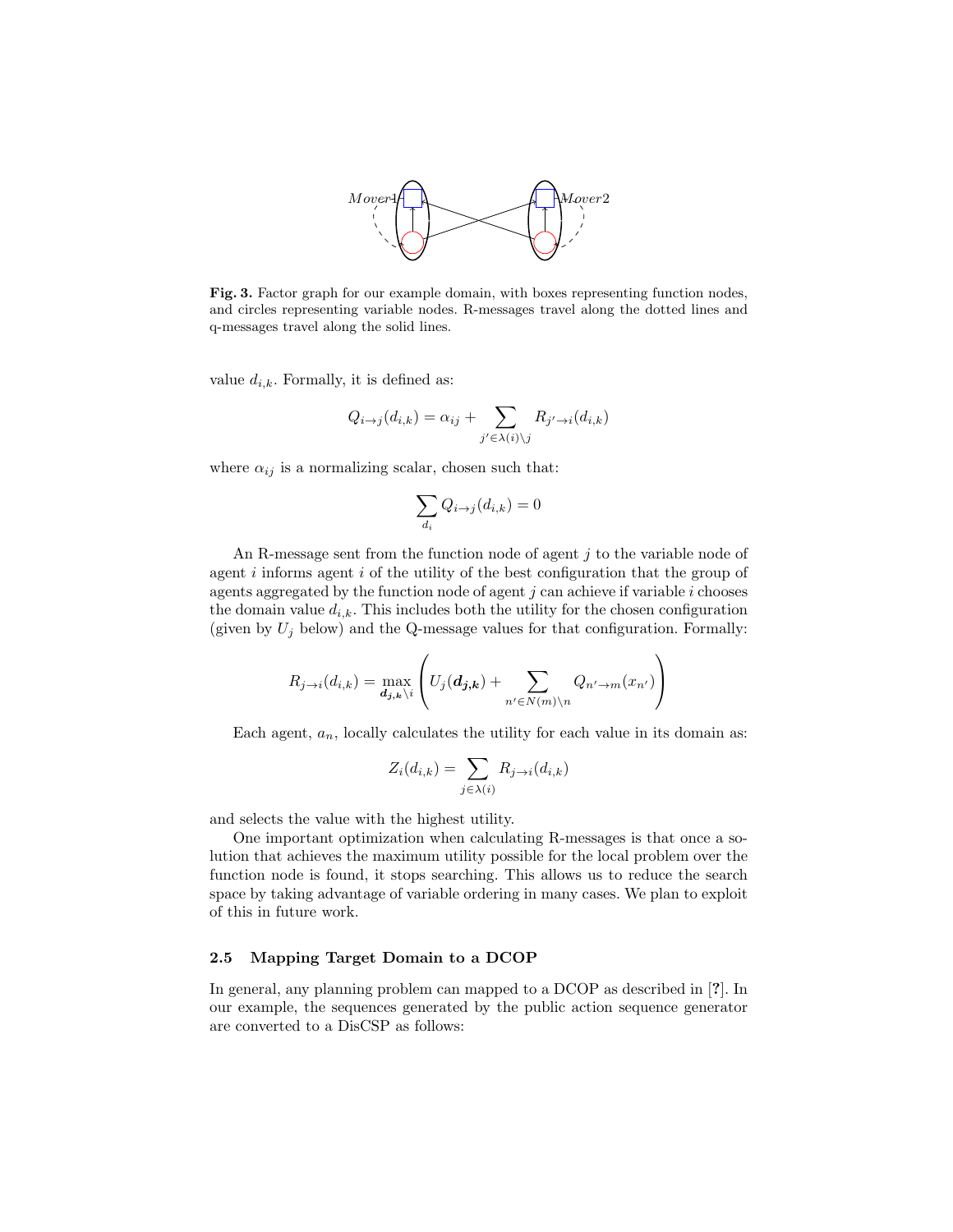- $-$  One agent,  $a_i$ , is generated for each mover in the problem.
- $-$  Each agent is assigned one variable,  $v_i$ , representing their plan.
- Each domain,  $D_i$  is assigned to be the set of action sequences defined as t above.
- $-$  The function,  $f$ , is used as a utility function, which the algorithm maximizes. The following are illegal actions which incur a penalty (negative value):
	- A box is picked up from someplace other than where it is.
	- A box is unloaded on top of another box.
	- A mover loads or unloads a box outside of its movement area.
	- A box is not in its goal state after all of the actions are taken.

and a utility (positive value) is incurred when a box is placed in the goal position.

- $-\alpha$  is a trivial function that maps each agent to its variable.
- The neighbor function,  $\lambda$ , maps a variable,  $v_i$  to the set of variables whose movement area is adjacent to it.

#### 2.6 Repairing Resulting Plans

To ensure soundness of the overall multi-agent planning process, the plan repair phase solves potential infeasible plans returned by the approximate DCOP algorithm.

A plan repairing problem  $\Sigma$  is defined using a planning problem  $\Pi$ , resulting in a MA-plan  $P$ , a failed (unanticipated) state  $s_{\text{fail}}$ , and a step k in which the failure occurred. The input of the repairing algorithm is  $\Sigma$ . The output is a repaired sound MA-plan.

Since an inconsistency in the plan can, in general, happen with any action, more precisely preconditions of such action would not be satisfied due to the failure, the plan repairing approach has to be general enough to handle failures by means of both private and public actions. We use a plan repairing algorithm based on the Back-on-Track principle proposed in [5] which (i) ensures soundness of the resulting plan, (ii) it is complete, therefore it can repair any inconsistency in the plan generated by approximated DCOP and (iii) it preserves as largest suffix of the original plan as possible. Note that the completeness is ensured by the fact that the repairing approach uses replanning from scratch as a last resort technique, which is sound and complete as the planner is sound and complete.

The key idea of the Back-on-Track repair is to utilize a multiagent planner, in this case, using DisCSP to ensure soundness of the repair. The planner is used to generate a repairing plan from the failed state  $s_{\text{fail}}$  to one of states which could be passed using the original plan without a failure. The failed state is the first possible inconsistency in the plan caused by the approximated DCOP.

The definition of the algorithm follows:

- 1:  $s_{\text{curr}} := simulate(\mathcal{P}, s_{\text{init}}, k)$
- 2: while  $S_{\text{goal}} \not\subseteq S_{\text{curr}}$  do
- 3:  $\mathcal{P}' := plan((A_1, \ldots, A_n), S, s_{\text{fail}}, s_{\text{curr}})$
- 4: if  $\mathcal{P}' \neq \emptyset$  then
- 5: return  $headplan(\mathcal{P}, k-1) \cdot \mathcal{P}' \cdot tailplan(\mathcal{P}, k)$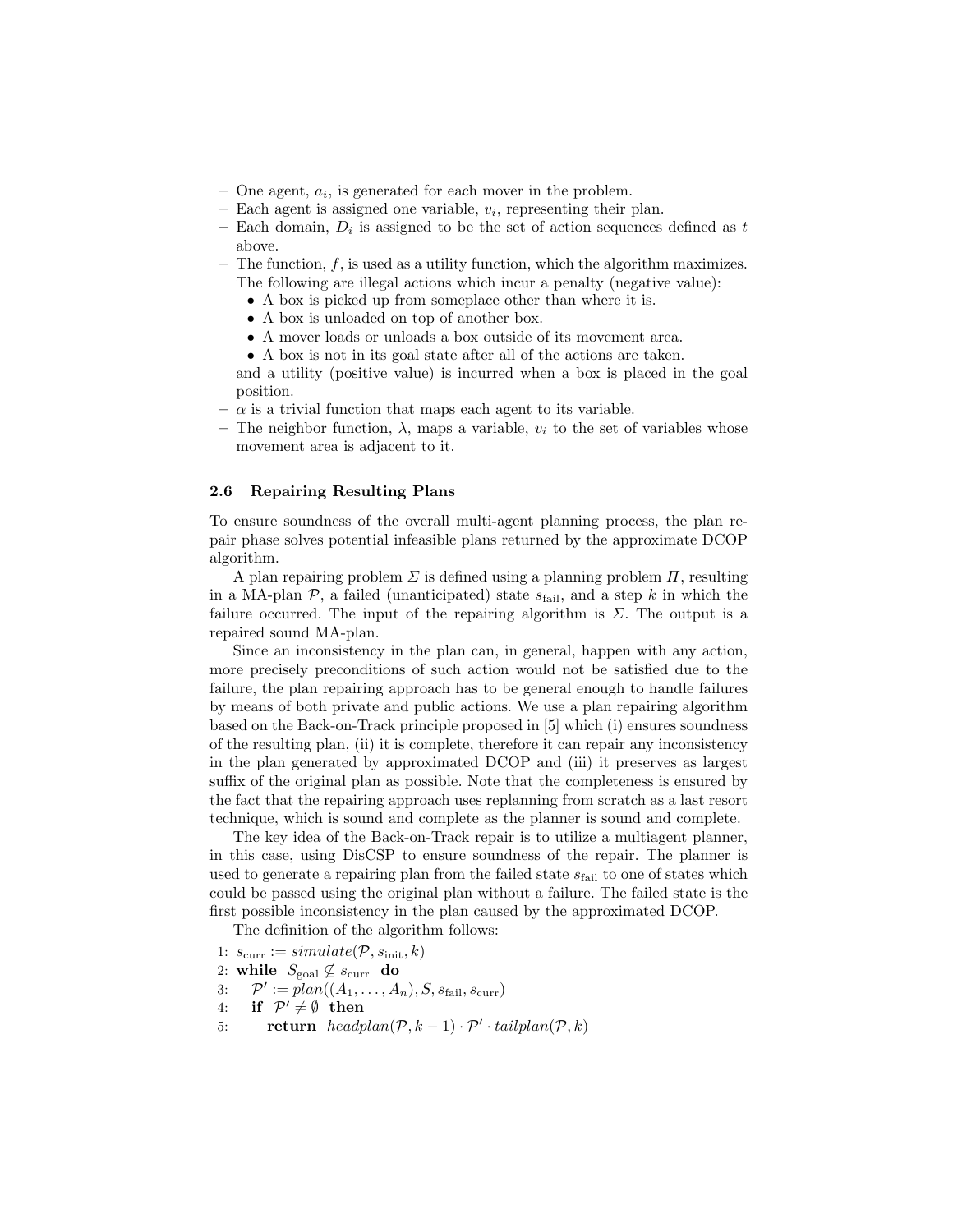6: else 7:  $k := k + 1$ 8:  $s_{\text{curr}} := \text{simulate}(\mathcal{P}, s_{\text{init}}, k)$ 9: end if 10: end while 11: return Fail

The function  $simulate(\mathcal{P}, s, k)$  returns a new state induced by the k-th action of plan P from state s. The function  $plan(\varphi, S, s_{init}, S_{goal})$  runs the planner and the functions  $headplan(\mathcal{P}, k)$  and  $tailplan(\mathcal{P}, k)$  cuts the beginning and rest of the plan  $P$  at the k-th action respectively.

The algorithm iteratively shortens the preserved part of the original plan (lines 7 and 8). If a repairing plan  $\mathcal{P}'$  can be found, it returns the fixed plan reusing the prefix and suffix of the original plan (line 5). The algorithm iterates over all inconsistencies until they are all repaired. The principle of the algorithm is to add newly generated repairing plan parts  $\mathcal{P}'$  into all discontinuities in the plan resulting from the approximate planning process.

The generative graph of the planner can be preserved from the planning phase for the plan repairing phase, which implies, the process reuses a data structure from the planning phase and exploits it for more efficient plan repairing similarly to [6]. Since the planning problem in the plan repairing phase is simpler, we can use optimal DisCSP to ensure soundness of the repaired plan.

## 2.7 Mapping Target Domain to the Plan Repairing

An example of a non-valid plan returned by the DCOP solver can require a pickup of a box1 at a hand-over point at step 3, but the box is not located there as the mover has to simultaneously move box1 and box2 in steps 1 and 2 (which is not possible).

The plan repairing problem contains  $s_{\text{fail}}$  before the infeasible load action of box1 and with initial  $s_{\text{curr}}$ , where both boxes are at the hand-over points. Invoking of the optimal planner with such an input, results in a repairing plan relocating the box1 from its initial position to the anticipated hand-over point. After this repair the plan continues by moving of both boxes to the target points.

## 3 Analysis

#### 3.1 Theoretical

There are three main differences in performance between the previous approach using optimal DisCSP algorithms and our approach. They involve scalability, robustness and optimality. We will address each of them in turn.

Max-Sum scales better than a complete algorithm. As constraint reasoning is NP-Complete, solving it with an optimal algorithm is intractable for all but very small problems. The most expensive operation in our domain is computing r-messages. Assuming the agents all have the same size domain, he asymptotic runtime of Max-Sum is  $O(|n(a_i)||^{D|})$  where  $a_i$  is the agent with the most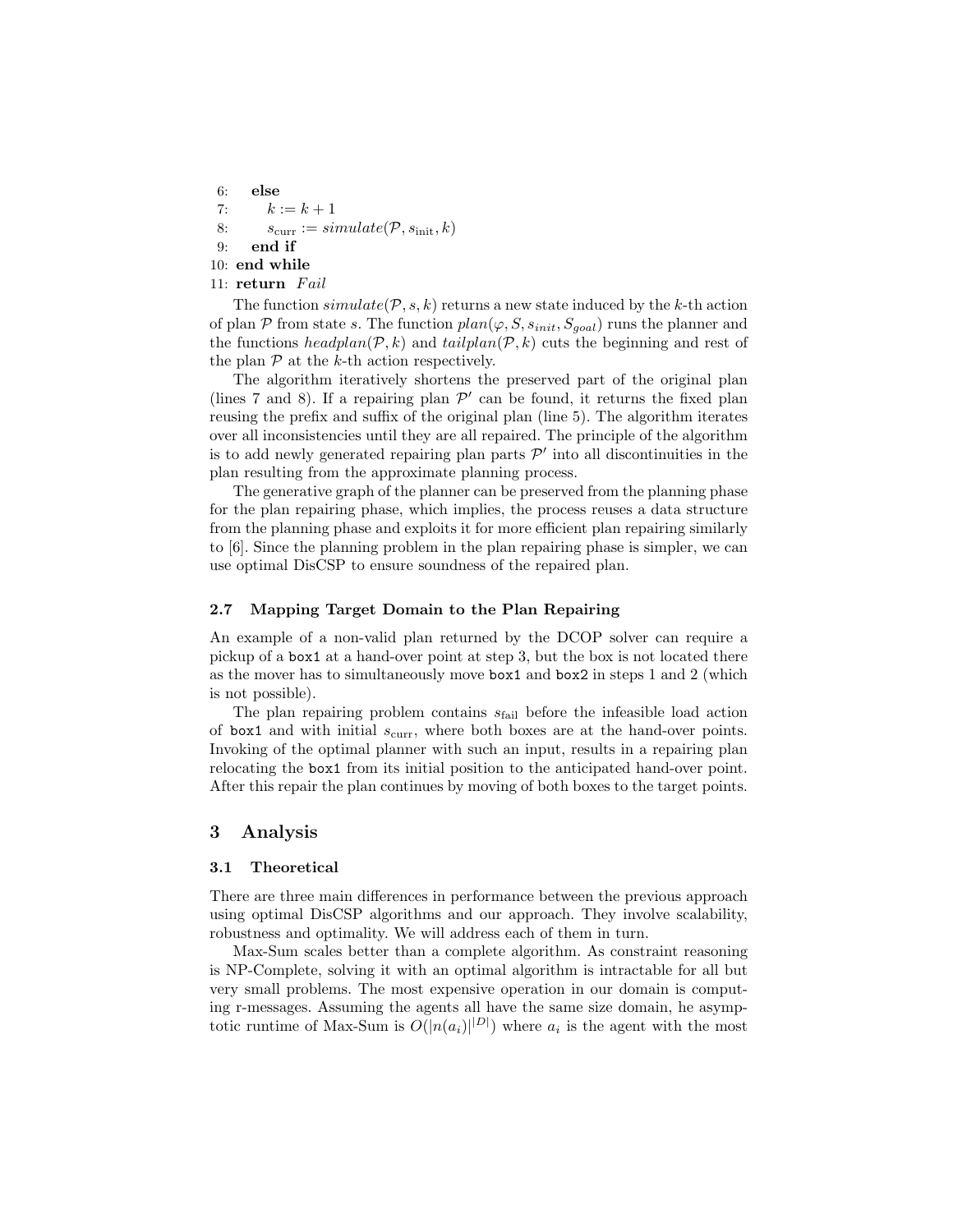neighbors. If they have different domain sizes, the runtime should be asymptotically bounded by the product of the size of all of the neighboring domains of  $a_i, i.e., \prod_{k \in n(a_i)} |D_k|$ . The size of the messages grows linearly with the size of the domains, and the number of messages grows linearly with the number of agents.

Completeness and soundness proof sketch. To give an outline of the soundness and completeness of our approach, we must consider all four phases. The generation of candidate action sequences enumerates all valid action sequences, because the generative graph edges  $E^e$  are build upon a recursive chaining of all possible combinations of public actions. As the approximate DCOP does not ensure the soundness of the plans, we have to ensure it in the last step – the plan repairing. Since the plan repairing could, in the worst case, plan the entire problem with optimal DisCSP, the approach is sound and complete, as proved in [1].

## 3.2 Empirical

Most DCR algorithms are not robust to failures of agents, or message loss [7]. One of the advantages of using Max-Sum is that the algorithm degrades gracefully as message loss occurs. The empirical results from [3] show that even with 80% message loss, the Max-Sum performs nearly as well as with no loss. Our results were similar, with Max-Sum creating plans that achieve the same number of goals with up to 90% message loss as with 0% message loss on problems with four agents.

These advantages are being traded off for a loss of optimality. Max-Sum is always able to return a plan, because at any iteration the best plan can be determined simply by each agent locally choosing the plan with the maximum  $Z_i$  value. However, it does not guarantee an optimal solution in cyclic constraint graphs. Max-Sum does provide a bounded approximation for cyclic constraint graphs, but the bound is a function of the graph's structure. Empirically, this has been shown to be about a 1.23-approximation algorithm [3].

For experimental purposes, a prototype of the plan repairing algorithm was implemented. As a planner, the state-of-the-art technique [1] was used. The particular planning problem implemented in the prototype is the example domain from the Introduction.

## 3.3 Results

Once  $\delta$  is big enough to reach any of the goals, a plan is produced which does so. We wish to emphasize, that this is one of the key differences between our approach and a constraint satisfaction algorithm. For example, the results of our framework in the example domain with two agents for  $\delta = 1 \dots 3$  was a set of  $\epsilon$ for each agent. For  $\delta = 4 \dots 5$  it produces a plan that moves one of the boxes to the goal. For  $\delta \geq 6$  it produces a plan that meet both goals.

When the number of agents was increased to four, which resulted in cyclic constraint graph, Max-Sum failed to construct an optimal plan. At this point, plan repair was used to construct the optimal plan. The search space  $(i.e.:$  the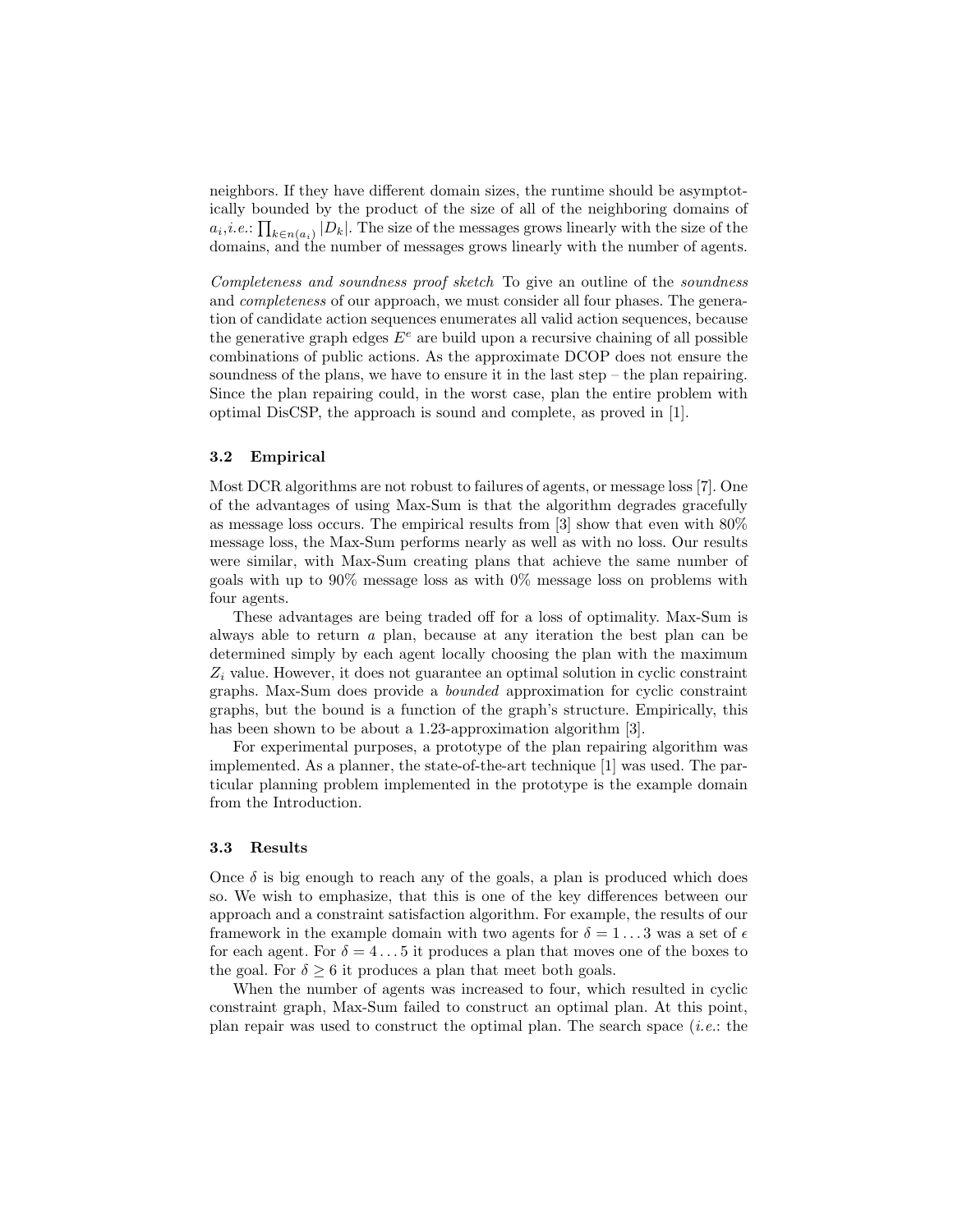

Fig. 4. Growth of the search space for  $\delta = 6$  as the number of agents increases for brute-force (BF), Max-Sum (MS), and Max-Sum with plan repairing (MS+R).

number of public plan combinations need to be evaluated) is shown in Figure 4. The complexity of plan repair was the same for any number of agents, because  $\delta$  was fixed at 6.

# 4 Background

In 2010, the first paper appeared proposing a General, Fully Distributed Multi-Agent Planning Algorithm [1]. This approach integrates planning with DisCSP to coordinate plans between agents. The paper presents heuristics that take advantage of the structure of planning problems to construct an advantageous variable ordering in the DisCSP problem and to potentially reduce the size of the variables' domains.

One of the first works on plan repairing was published in 1995 [8] and gave a theoretical analysis formally investigating the complexity of planners reusing parts of the old plans. The results of the paper states it is not possible to achieve a provable efficiency gain of [plan] reuse over [plan] generation and that, assuming conservative plan modification, plan reuse can be strictly more complex than plan generation from scratch. An alternative approach by [6] uses a principle called derivational Al analogy. Derivational analogy takes into an account not only the goal of the process, but also the history of problem solution(s). The important result of the paper is that plan adaptation (repair) by derivational analogy is more efficient then planning from scratch (in special cases, plan repairing by analogy has logarithmic complexity and planning from scratch is PSPACE-complete). This result is consistent with the conclusions previous paper, because they were restricted to conservative plan changes.